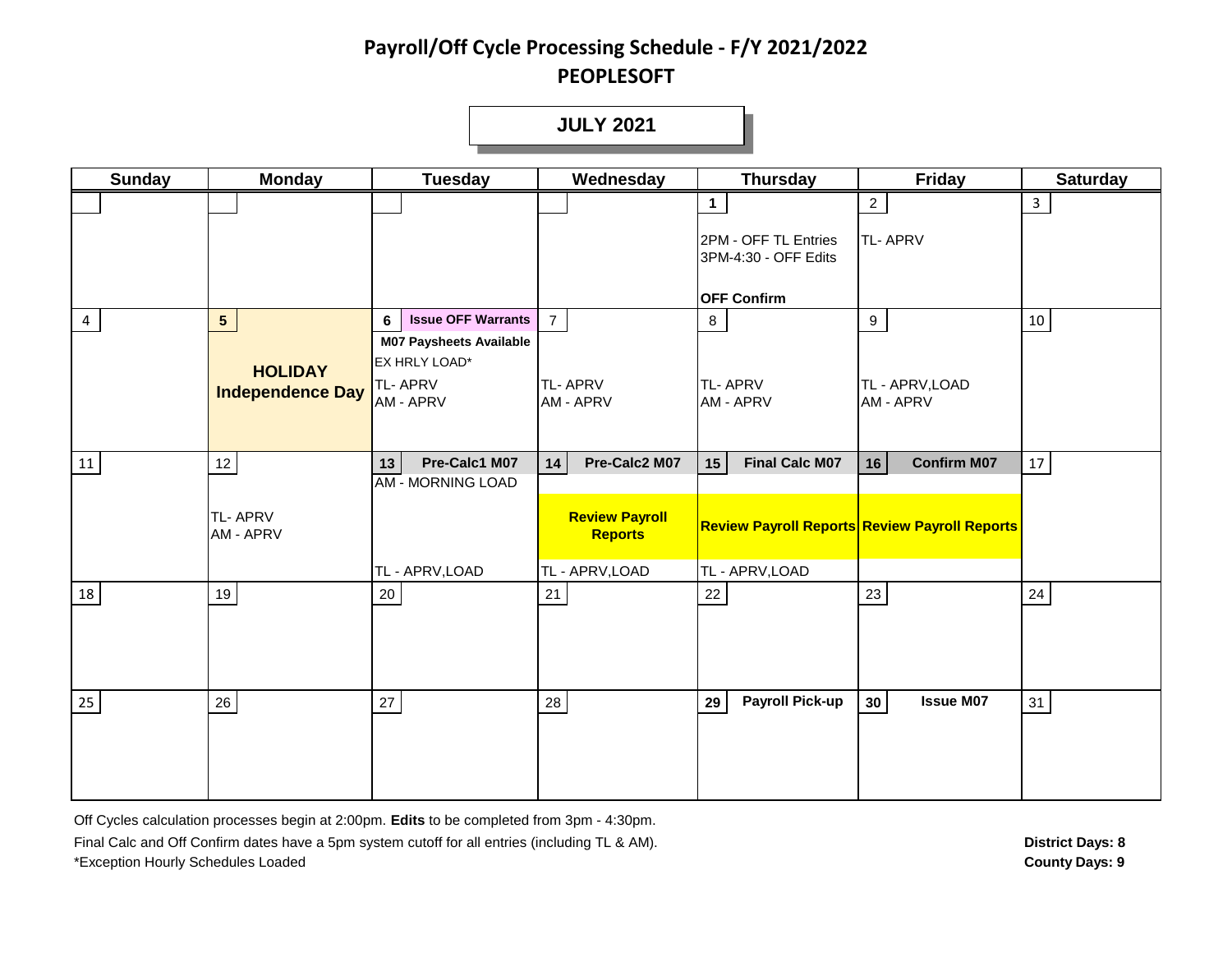|               |                              |                                                                    | <b>AUGUST 2021</b>          |                                                                                       |                                                  |                 |
|---------------|------------------------------|--------------------------------------------------------------------|-----------------------------|---------------------------------------------------------------------------------------|--------------------------------------------------|-----------------|
| <b>Sunday</b> | <b>Monday</b>                | <b>Tuesday</b>                                                     | Wednesday                   | <b>Thursday</b>                                                                       | Friday                                           | <b>Saturday</b> |
| $\mathbf{1}$  | $\overline{2}$               | 3 <sup>1</sup>                                                     | $\overline{4}$              | <b>Issue OFF Warrants</b><br>5 <sup>1</sup>                                           | $6\overline{6}$                                  | 7 <sup>7</sup>  |
|               |                              | 2PM - OFF TL Entries<br>3PM-4:30 - OFF Edits<br><b>OFF Confirm</b> | <b>TL-APRV</b>              | <b>M08 Paysheets Available</b><br>EX HRLY LOAD*<br><b>TL-APRV</b><br><b>AM - APRV</b> | TL- APRV, LOAD<br>AM - APRV                      |                 |
| 8             | 9 <sup>1</sup>               | 10                                                                 | 11                          | Pre-Calc1 M08<br>12                                                                   | Pre-Calc2 M08<br>13                              | 14              |
|               | <b>TL-APRV</b><br>AM - APRV  | TL-APRV<br>AM - APRV                                               | <b>TL-APRV</b><br>AM - APRV | <b>AM - MORNING LOAD</b><br>TL - APRV, LOAD                                           | <b>Review Payroll Reports</b><br>TL - APRV, LOAD |                 |
| 15            | <b>Final Calc M08</b><br>16  | <b>Confirm M08</b><br>17                                           | 18                          | 19                                                                                    | $20\,$                                           | 21              |
|               | TL - APRV, LOAD              | <b>Review Payroll Reports Review Payroll Reports</b>               |                             |                                                                                       |                                                  |                 |
| 22            | 23                           | 24                                                                 | 25                          | 26                                                                                    | $27\,$                                           | 28              |
| 29            | <b>Payroll Pick-up</b><br>30 | 31<br><b>Issue M08</b>                                             | $\mathbf{1}$                |                                                                                       |                                                  |                 |

Off Cycles calculation processes begin at 2:00pm. Edits to be completed from 3pm - 4:30pm. **District Days: 8** District Days: 8 Final Calc and Off Confirm dates have a 5pm system cutoff for all entries (including TL & AM). \*Exception Hourly Schedules Loaded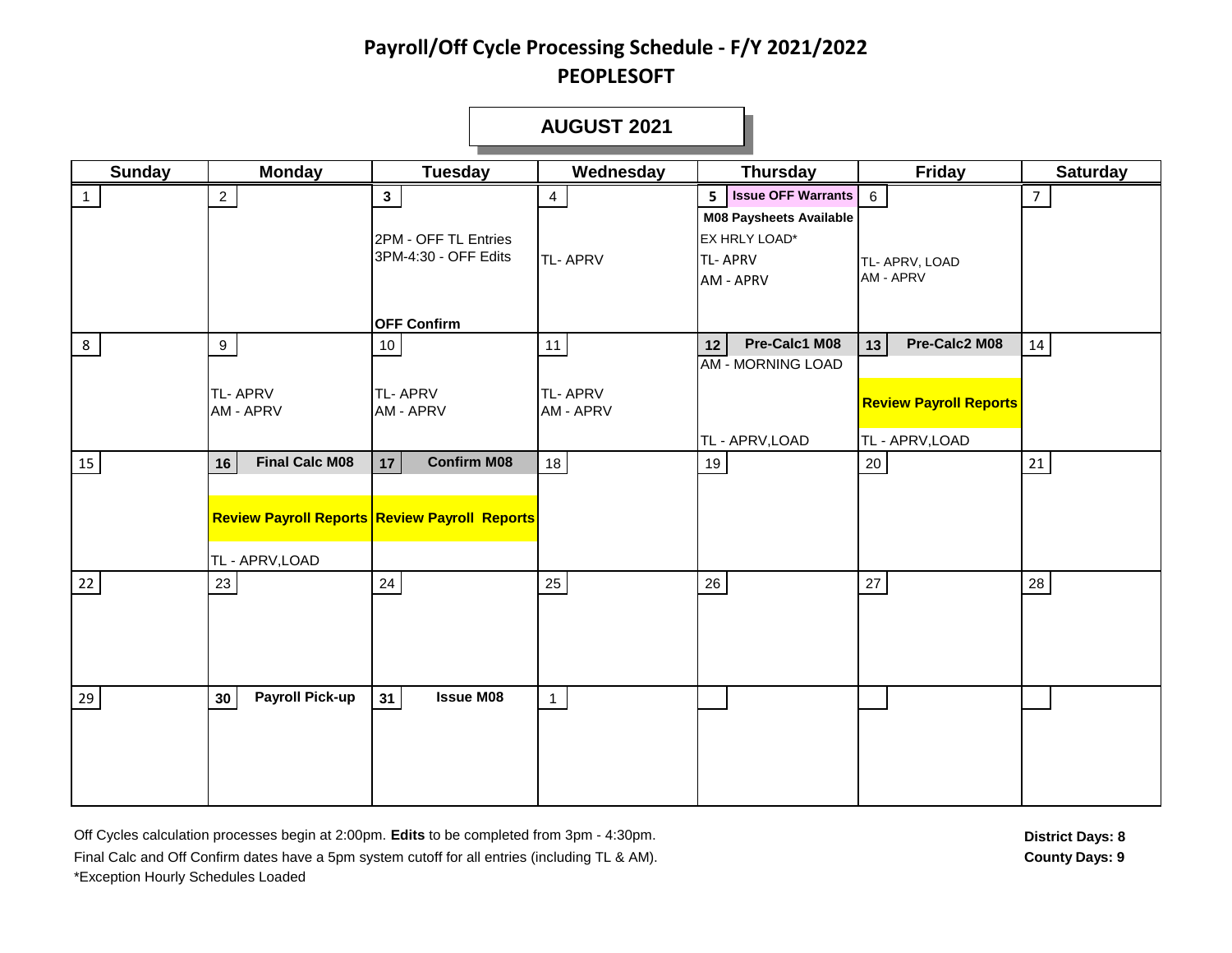#### **SEPTEMBER 2021**

| <b>Sunday</b>  | <b>Monday</b>                      | <b>Tuesday</b>                       | Wednesday                                                    | <b>Thursday</b>                     | <b>Friday</b>                                                                                                                 | <b>Saturday</b> |
|----------------|------------------------------------|--------------------------------------|--------------------------------------------------------------|-------------------------------------|-------------------------------------------------------------------------------------------------------------------------------|-----------------|
|                |                                    |                                      | $\mathbf{1}$<br>2PM - OFF TL Entries<br>3PM-4:30 - OFF Edits | 2 <sup>7</sup><br><b>TL-APRV</b>    | <b>Issue OFF Warrants</b><br>3 <sup>1</sup><br><b>M09 Paysheets Available</b><br>EX HRLY LOAD*<br>TL- APRV, LOAD<br>AM - APRV | $\overline{4}$  |
| 5 <sub>1</sub> | $6\overline{6}$                    | $\overline{7}$                       | <b>OFF Confirm</b><br>8                                      | 9 <sup>1</sup>                      | 10 <sub>1</sub>                                                                                                               | 11              |
|                | <b>HOLIDAY</b><br><b>Labor Day</b> | <b>TL-APRV</b><br>AM - APRV          | <b>TL-APRV</b><br><b>AM - APRV</b>                           | <b>TL-APRV</b><br><b>AM - APRV</b>  | TL- APRV, LOAD<br>AM - APRV                                                                                                   |                 |
| 12             | 13                                 | Pre-Calc1 M09<br>14                  | 15<br>Pre-Calc2 M09                                          | <b>Final Calc M09</b><br>16         | <b>Confirm M09</b><br>17                                                                                                      | 18              |
|                | <b>TL-APRV</b><br>AM - APRV        | AM - MORNING LOAD<br>TL - APRV, LOAD | <b>Review Payroll</b><br><b>Reports</b><br>TL - APRV, LOAD   | TL - APRV, LOAD                     | <b>Review Payroll Reports Review Payroll Reports</b>                                                                          |                 |
| 19             | $20\,$                             | 21                                   | $22\,$                                                       | $23\,$                              | 24                                                                                                                            | 25              |
| 26             | 27                                 | 28                                   | <b>Payroll Pick-up</b><br>29                                 | <b>Issue M09</b><br>30 <sub>o</sub> |                                                                                                                               |                 |

Off Cycles calculation processes begin at 2:00pm. **Edits** to be completed from 3pm - 4:30pm.

Final Calc and Off Confirm dates have a 5pm system cutoff for all entries (including TL & AM).

\*Exception Hourly Schedules Loaded **District Days: 9**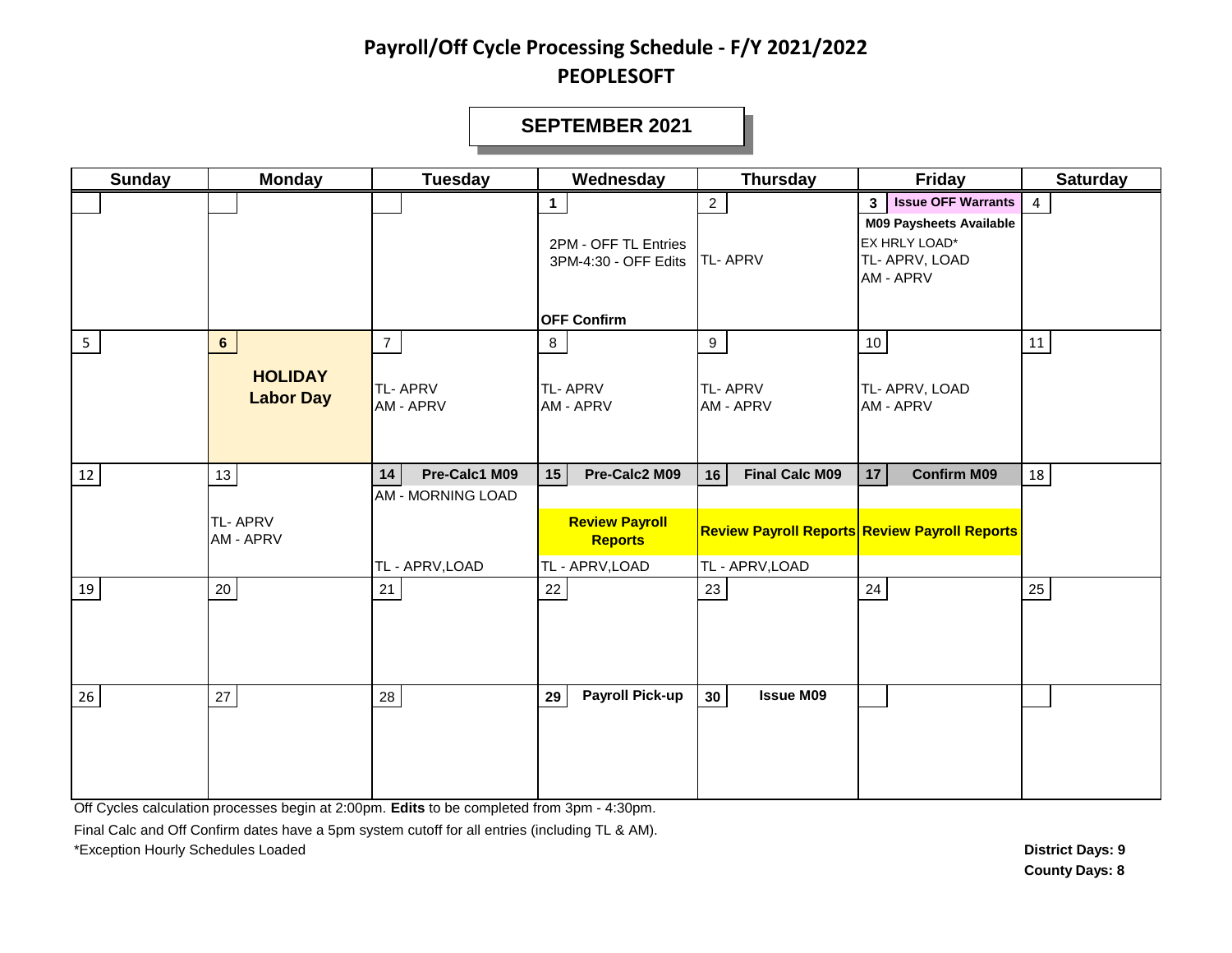#### **OCTOBER 2021**

| <b>Sunday</b> | <b>Monday</b>               | <b>Tuesday</b>                                                                                  | Wednesday                                                  | <b>Thursday</b>                    | <b>Friday</b>                                        | <b>Saturday</b> |
|---------------|-----------------------------|-------------------------------------------------------------------------------------------------|------------------------------------------------------------|------------------------------------|------------------------------------------------------|-----------------|
|               |                             |                                                                                                 |                                                            |                                    | $\mathbf{1}$                                         | $\overline{2}$  |
|               |                             |                                                                                                 |                                                            |                                    | 2PM - OFF TL Entries<br>3PM-4:30 - OFF Edits         |                 |
|               |                             |                                                                                                 |                                                            |                                    | <b>OFF Confirm</b>                                   |                 |
| $\mathbf{3}$  | $\overline{4}$              | <b>Issue OFF Warrants</b><br>$5\phantom{.0}$<br><b>M10 Paysheets Available</b><br>EX HRLY LOAD* | $6\overline{6}$                                            | $7\overline{ }$                    | 8                                                    | 9               |
|               | <b>TL-APRV</b>              | <b>TL-APRV</b><br>AM - APRV                                                                     | <b>TL-APRV</b><br><b>AM - APRV</b>                         | <b>TL-APRV</b><br><b>AM - APRV</b> | TL- APRV, LOAD<br>AM - APRV                          |                 |
| 10            | 11                          | Pre-Calc1 M10<br>12                                                                             | Pre-Calc2 M10<br>13                                        | 14<br><b>Final Calc M10</b>        | 15<br><b>Confirm M10</b>                             | 16              |
|               | <b>TL-APRV</b><br>AM - APRV | AM - MORNING LOAD<br>TL - APRV, LOAD                                                            | <b>Review Payroll</b><br><b>Reports</b><br>TL - APRV, LOAD | TL - APRV, LOAD                    | <b>Review Payroll Reports Review Payroll Reports</b> |                 |
| $17\,$        | $18\,$                      | 19                                                                                              | 20                                                         | 21                                 | 22                                                   | 23              |
|               |                             |                                                                                                 |                                                            |                                    |                                                      |                 |
| 24            | 25                          | $26\,$                                                                                          | 27                                                         | <b>Payroll Pick-up</b><br>28       | <b>Issue M10</b><br>29                               | $30\,$          |
|               |                             |                                                                                                 |                                                            |                                    |                                                      |                 |

Off Cycles calculation processes begin at 2:00pm. **Edits** to be completed from 3pm - 4:30pm. Final Calc and Off Confirm dates have a 5pm system cutoff for all entries (including TL & AM). **District Days: 8** District Days: 8 \*Exception Hourly Schedules Loaded **County Days: 9**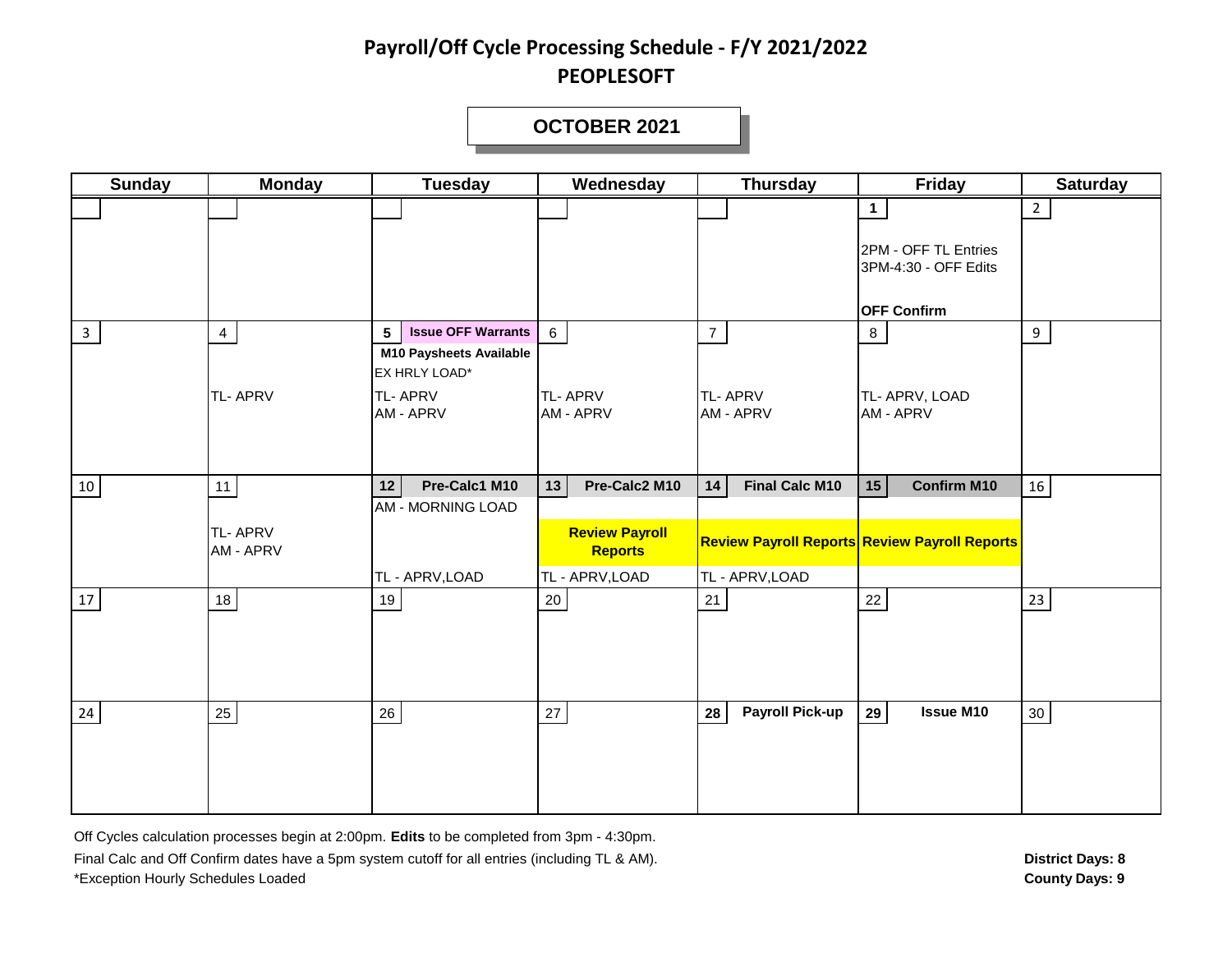#### **NOVEMBER 2021**

| <b>Sunday</b>  | <b>Monday</b>                                  | <b>Tuesday</b>                                                                     | Wednesday                                                          | <b>Thursday</b>                                                                                   | <b>Friday</b>                                                           | <b>Saturday</b> |
|----------------|------------------------------------------------|------------------------------------------------------------------------------------|--------------------------------------------------------------------|---------------------------------------------------------------------------------------------------|-------------------------------------------------------------------------|-----------------|
|                | $\mathbf{1}$                                   | $\mathbf{2}$<br>2PM - OFF TL Entries<br>3PM-4:30 - OFF Edits<br><b>OFF Confirm</b> | $\mathbf{3}$<br>TL - APRV                                          | 4 Issue OFF Warrants<br>M11 Paysheets Available<br>EX HRLY LOAD*<br>TL - APRV<br><b>AM - APRV</b> | $5\overline{)}$<br>TL - APRV, LOAD<br><b>AM - APRV</b>                  | 6               |
| $\overline{7}$ | 8<br><b>TL-APRV</b><br>AM - APRV               | 9<br><b>TL-APRV</b><br>AM - APRV                                                   | Pre-Calc1 M11<br>10<br><b>AM - MORNING LOAD</b><br>TL - APRV, LOAD | 11<br><b>HOLIDAY</b><br><b>Veteran's Day</b>                                                      | Pre-Calc2 M11<br>12<br><b>Review Payroll Reports</b><br>TL - APRV, LOAD | 13              |
| 14             | <b>Final Calc M11</b><br>15<br>TL - APRV, LOAD | 16<br><b>Confirm M11</b><br><b>Review Payroll Reports Review Payroll Reports</b>   | 17                                                                 | 18                                                                                                | 19                                                                      | $20\,$          |
| 21             | 22                                             | 23                                                                                 | 24<br><b>SDCOE</b><br><b>CLOSED</b>                                | 25<br><b>HOLIDAY</b><br><b>Thanksgiving</b>                                                       | 26<br><b>HOLIDAY</b><br><b>Thanksgiving</b>                             | 27              |
| 28             | <b>Payroll Pick-up</b><br>29                   | <b>Issue M11</b><br>30 <sup>°</sup>                                                |                                                                    |                                                                                                   |                                                                         |                 |

Off Cycles calculation processes begin at 2:00pm. **Edits** to be completed from 3pm - 4:30pm.

Final Calc and Off Confirm dates have a 5pm system cutoff for all entries (including TL & AM). **District Days: 7 District Days: 7** \*Exception Hourly Schedules Loaded **County Days: 6**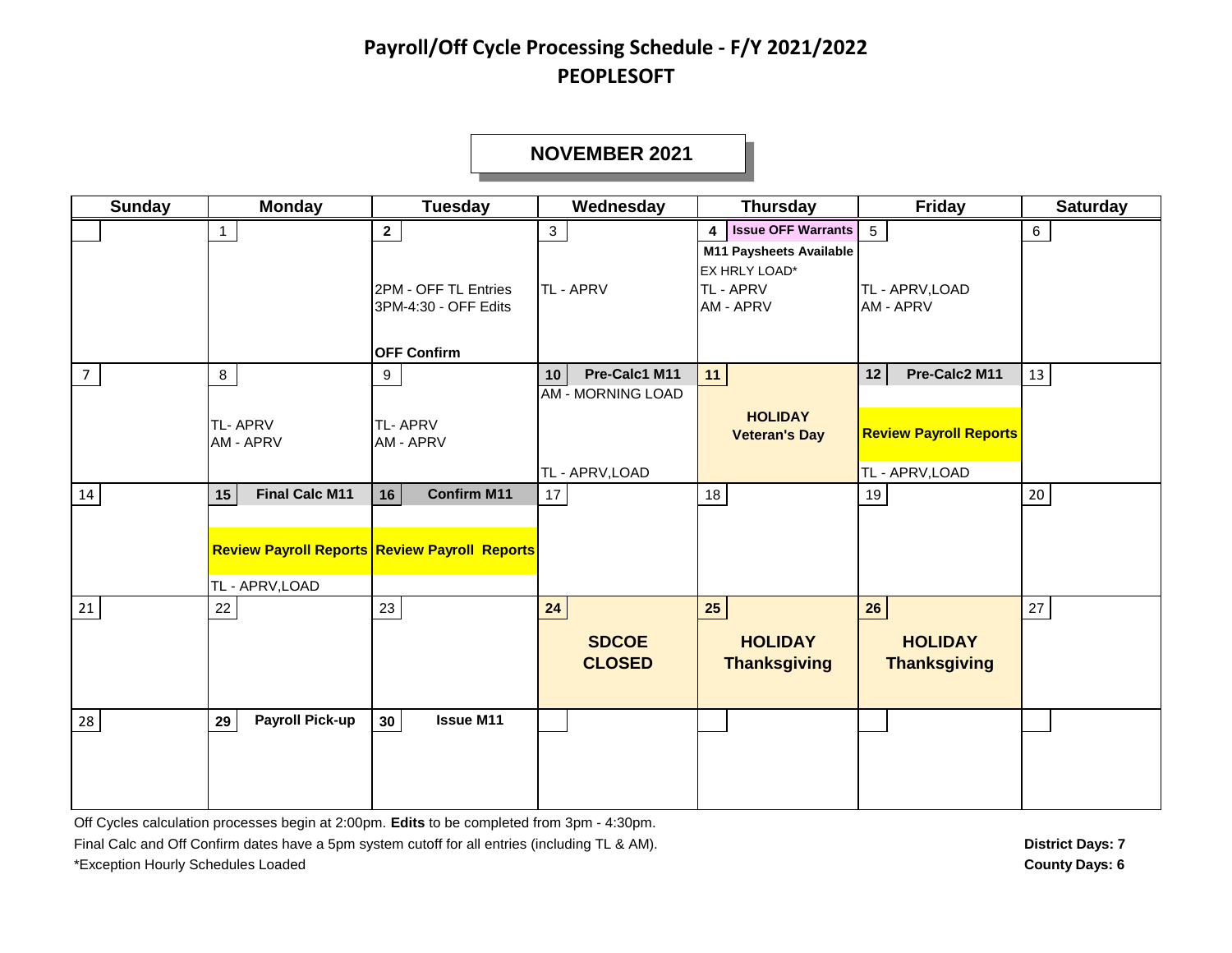#### **DECEMBER 2021**

| <b>Sunday</b>  | <b>Monday</b>                           | <b>Tuesday</b>                          | Wednesday                                                    | <b>Thursday</b>                               | Friday                                                                                                                                | <b>Saturday</b> |
|----------------|-----------------------------------------|-----------------------------------------|--------------------------------------------------------------|-----------------------------------------------|---------------------------------------------------------------------------------------------------------------------------------------|-----------------|
|                |                                         |                                         | $\mathbf{1}$<br>2PM - OFF TL Entries<br>3PM-4:30 - OFF Edits | $\overline{2}$<br><b>TL-APRV</b>              | <b>Issue OFF Warrants</b><br>3 <sup>1</sup><br><b>M12 Paysheets Available</b><br>EX HRLY LOAD*<br>TL - APRV, LOAD<br><b>AM - APRV</b> | 4               |
|                |                                         |                                         | <b>OFF Confirm</b>                                           |                                               |                                                                                                                                       |                 |
| 5 <sub>1</sub> | $6\overline{6}$                         | Pre-Calc1 M12<br>$\overline{7}$         | Pre-Calc2 M12<br>8                                           | <b>Final Calc M12</b><br>9                    | 10<br><b>Confirm M12</b>                                                                                                              | 11              |
|                | <b>TL-APRV</b><br>AM - APRV             | <b>AM - MORNING LOAD</b>                | <b>Review Payroll</b><br><b>Reports</b>                      | <b>Review Payroll</b><br><b>Reports</b>       | <b>Review Payroll Reports</b>                                                                                                         |                 |
|                |                                         | TL - APRV, LOAD                         | TL - APRV, LOAD                                              | TL - APRV, LOAD                               |                                                                                                                                       |                 |
| 12             | 13                                      | 14                                      | 15                                                           | <b>Payroll Pick-up</b><br>16                  | <b>Issue M12</b><br>17                                                                                                                | 18              |
| 19             | 20                                      | 21                                      | 22                                                           | 23<br><b>HOLIDAY</b><br><b>Winter Holiday</b> | 24<br><b>HOLIDAY</b><br><b>Winter Holiday</b>                                                                                         | 25              |
| 26             | 27                                      | 28                                      | 29                                                           | 30 <sub>o</sub>                               | 31                                                                                                                                    | $\mathbf{1}$    |
|                | <b>HOLIDAY</b><br><b>Winter Holiday</b> | <b>HOLIDAY</b><br><b>Winter Holiday</b> | <b>HOLIDAY</b><br><b>Winter Holiday</b>                      | <b>HOLIDAY</b><br><b>Winter Holiday</b>       | <b>HOLIDAY</b><br><b>Winter Holiday</b>                                                                                               |                 |

Off Cycles calculation processes begin at 2:00pm. Edits to be completed from 3pm - 4:30pm. **District Days: 5** District Days: 5 Final Calc and Off Confirm dates have a 5pm system cutoff for all entries (including TL & AM). **County Days: 4** \*Exception Hourly Schedules Loaded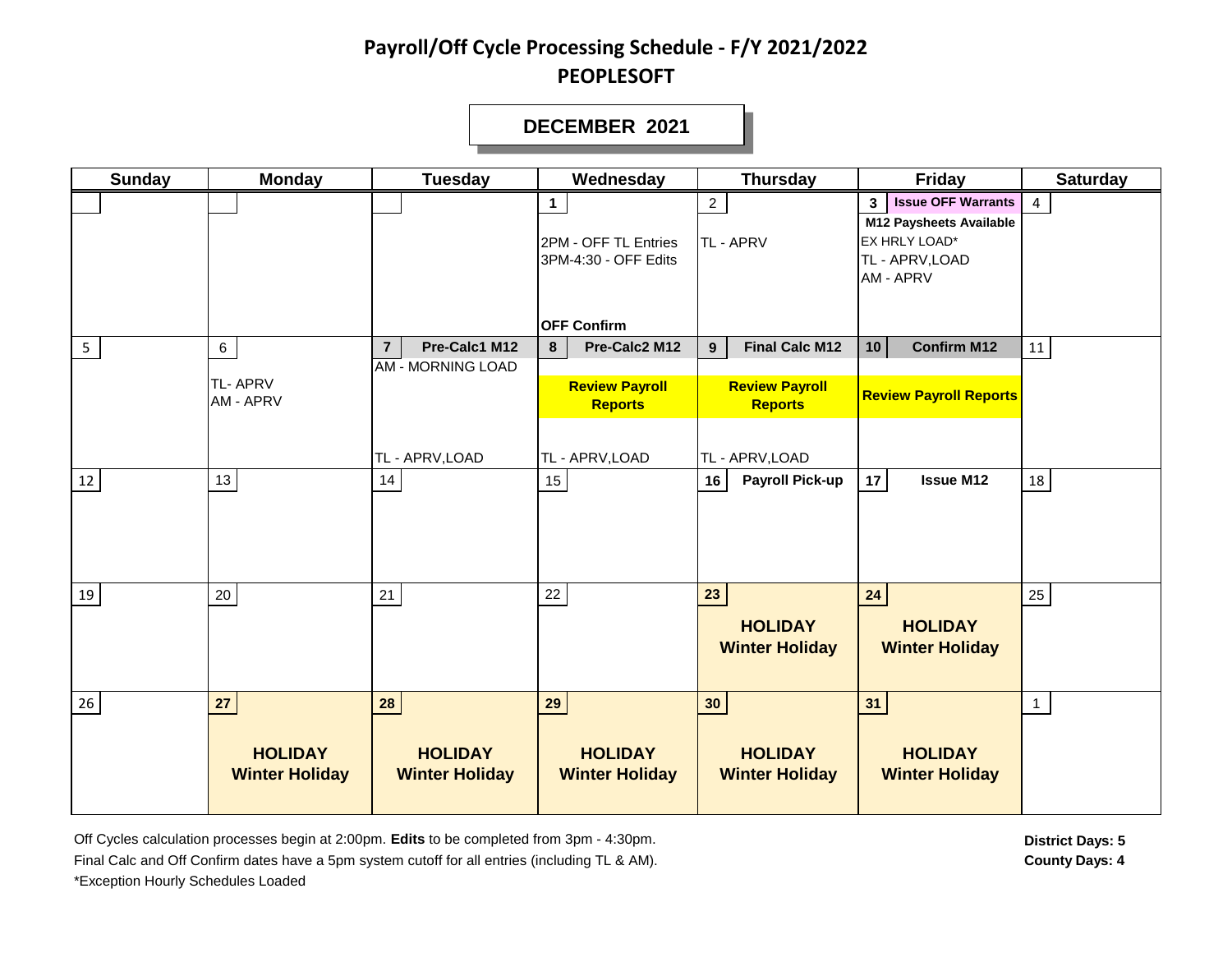#### **JANUARY 2022**

| <b>Sunday</b>   | <b>Monday</b>                                                      | <b>Tuesday</b>                                   | Wednesday                                                                                        | <b>Thursday</b>                                 | <b>Friday</b>                                    | <b>Saturday</b> |
|-----------------|--------------------------------------------------------------------|--------------------------------------------------|--------------------------------------------------------------------------------------------------|-------------------------------------------------|--------------------------------------------------|-----------------|
| $\overline{2}$  | 3 <sup>1</sup>                                                     | 4                                                | <b>Issue OFF Warrants</b> 6<br>5 <sup>5</sup><br><b>M01 Paysheets Available</b><br>EX HRLY LOAD* |                                                 | $\overline{7}$                                   | 8               |
|                 | 2PM - OFF TL Entries<br>3PM-4:30 - OFF Edits<br><b>OFF Confirm</b> | <b>TL-APRV</b>                                   | TL-APRV<br>AM - APRV                                                                             | <b>TL-APRV</b><br><b>AM - APRV</b>              | TL - APRV, LOAD<br>AM - APRV                     |                 |
| 9               | 10 <sub>1</sub>                                                    | 11                                               | 12                                                                                               | Pre-Calc1 M01<br>13<br><b>AM - MORNING LOAD</b> | Pre-Calc2 M01<br>14                              | 15              |
|                 | <b>TL-APRV</b><br>AM - APRV                                        | <b>TL-APRV</b><br>AM - APRV                      | TL-APRV<br>AM - APRV                                                                             | TL - APRV, LOAD                                 | <b>Review Payroll Reports</b><br>TL - APRV, LOAD |                 |
| 16              | 17                                                                 | <b>Final Calc M01</b><br>18                      | 19<br><b>Confirm M01</b>                                                                         | 20                                              | 21                                               | $22\,$          |
|                 | <b>HOLIDAY</b><br><b>Martin Luther King</b><br>Jr. Day             | <b>Review Payroll Reports</b><br>TL - APRV, LOAD | <b>Review Payroll</b><br><b>Reports</b>                                                          |                                                 |                                                  |                 |
| 23              | 24                                                                 | 25                                               | 26                                                                                               | 27                                              | <b>Payroll Pick-up</b><br>28                     | 29              |
| 30 <sup>°</sup> | <b>Issue M01</b><br>31                                             | $\mathbf{1}$                                     |                                                                                                  |                                                 |                                                  |                 |

Off Cycles calculation processes begin at 2:00pm. Edits to be completed from 3pm - 4:30pm. **District Days: 9** District Days: 9 Final Calc and Off Confirm dates have a 5pm system cutoff for all entries (including TL & AM). \*Exception Hourly Schedules Loaded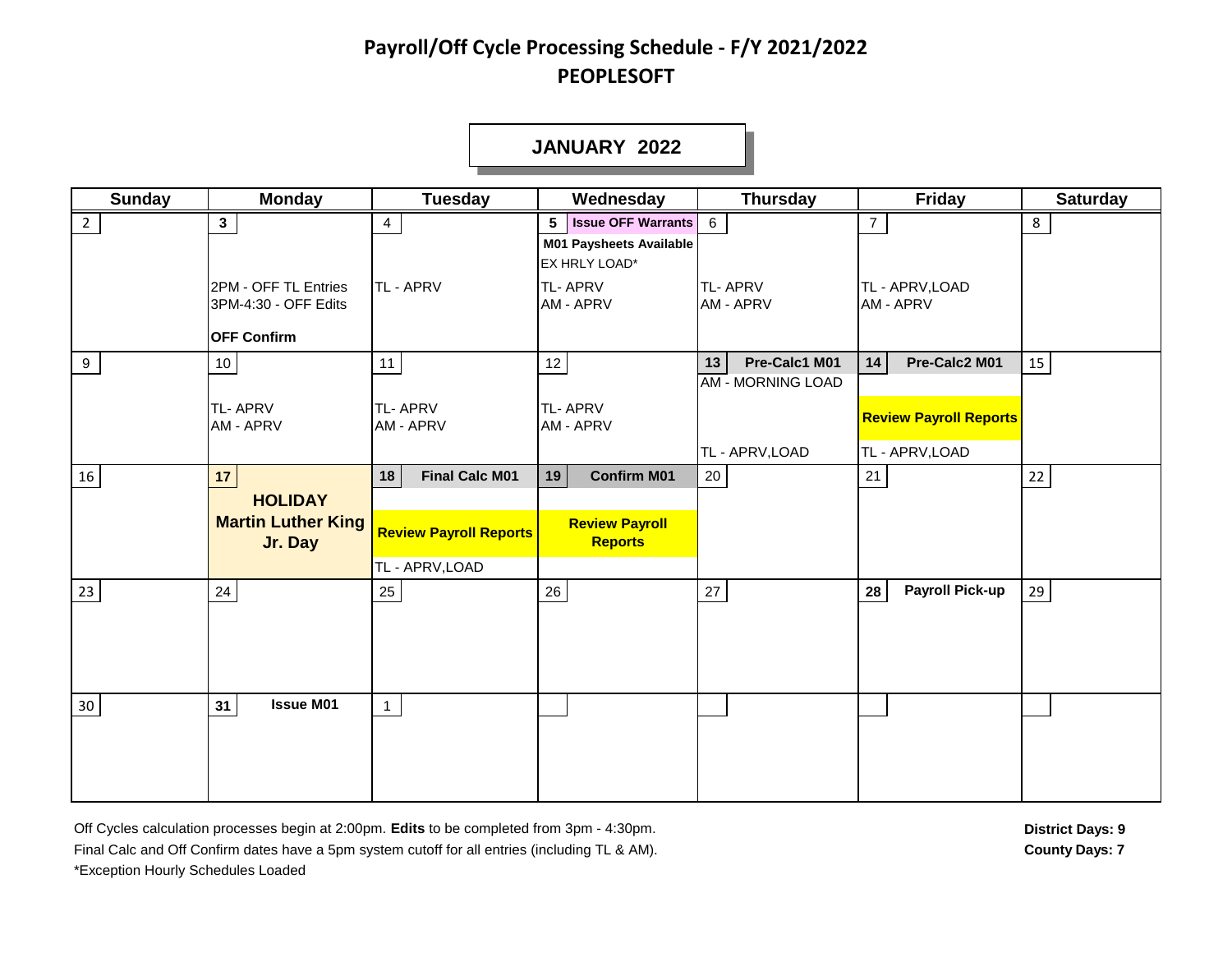#### **FEBRUARY 2022**

| <b>Sunday</b> | <b>Monday</b>                                  | <b>Tuesday</b>                                                                   | Wednesday                                                               | <b>Thursday</b>                                                                 | Friday                                                                                                    | <b>Saturday</b> |
|---------------|------------------------------------------------|----------------------------------------------------------------------------------|-------------------------------------------------------------------------|---------------------------------------------------------------------------------|-----------------------------------------------------------------------------------------------------------|-----------------|
|               |                                                |                                                                                  | $\overline{\mathbf{2}}$<br>2PM - OFF TL Entries<br>3PM-4:30 - OFF Edits | 3 <sup>7</sup><br>TL - APRV                                                     | <b>Issue OFF Warrants</b><br>4<br>M02 Paysheets Available<br>EX HRLY LOAD*<br>TL- APRV, LOAD<br>AM - APRV | 5 <sup>1</sup>  |
| 6             | $\overline{7}$<br>TL-APRV<br>AM - APRV         | 8<br><b>TL-APRV</b><br>AM - APRV                                                 | <b>OFF Confirm</b><br>9<br><b>TL-APRV</b><br>AM - APRV                  | Pre-Calc1 M02<br>10 <sup>1</sup><br><b>AM - MORNING LOAD</b><br>TL - APRV, LOAD | Pre-Calc2 M02<br>11<br><b>Review Payroll Reports</b><br>TL - APRV, LOAD                                   | 12              |
| 13            | <b>Final Calc M02</b><br>14<br>TL - APRV, LOAD | <b>Confirm M02</b><br>15<br><b>Review Payroll Reports Review Payroll Reports</b> | 16                                                                      | 17                                                                              | $18\,$                                                                                                    | 19              |
| $20\,$        | 21<br><b>HOLIDAY</b><br><b>Presidents' Day</b> | 22                                                                               | 23                                                                      | 24                                                                              | 25<br><b>Payroll Pick-up</b>                                                                              | 26              |
| 27            | <b>Issue M02</b><br>28                         |                                                                                  |                                                                         |                                                                                 |                                                                                                           |                 |

Off Cycles calculation processes begin at 2:00pm. Edits to be completed from 3pm - 4:30pm. **District Days: 7** District Days: 7 Final Calc and Off Confirm dates have a 5pm system cutoff for all entries (including TL & AM). **County Days: 7** County Days: 7 \*Exception Hourly Schedules Loaded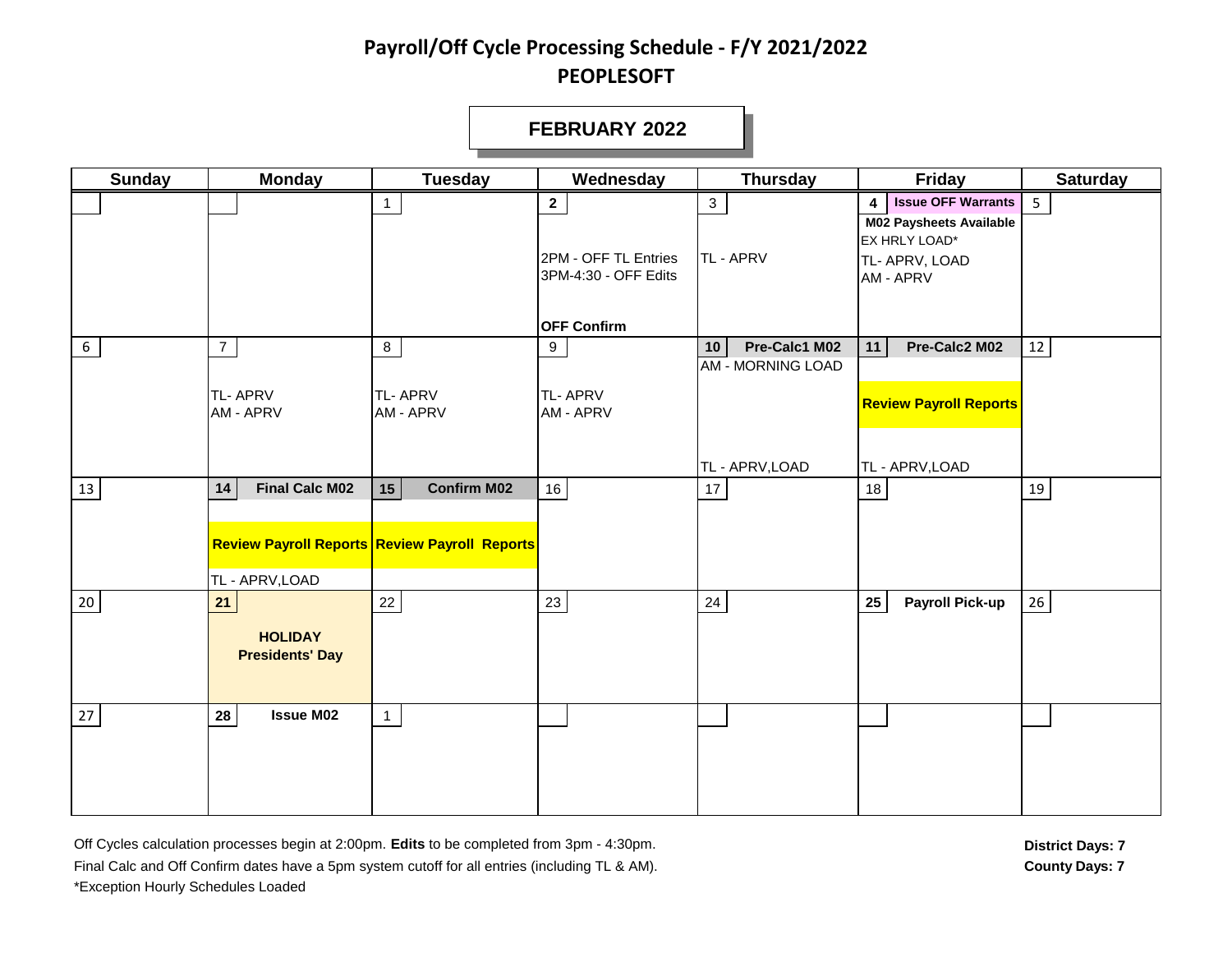#### **MARCH 2022**

| <b>Sunday</b> | <b>Monday</b>                                                      | <b>Tuesday</b>                                                          | Wednesday                                                                                 | <b>Thursday</b>                                           | <b>Friday</b>                                                                                                                 | <b>Saturday</b> |
|---------------|--------------------------------------------------------------------|-------------------------------------------------------------------------|-------------------------------------------------------------------------------------------|-----------------------------------------------------------|-------------------------------------------------------------------------------------------------------------------------------|-----------------|
|               |                                                                    | $\mathbf{1}$                                                            | $\mathbf{2}$<br>2PM - OFF TL Entries<br>3PM-4:30 - OFF Edits<br><b>OFF Confirm</b>        | 3 <sup>7</sup><br><b>TL-APRV</b>                          | <b>Issue OFF Warrants</b><br>$\overline{4}$<br><b>M03 Paysheets Available</b><br>EX HRLY LOAD*<br>TL- APRV, LOAD<br>AM - APRV | 5 <sub>5</sub>  |
| 6             | $\overline{7}$<br><b>TL-APRV</b><br>AM - APRV                      | 8<br><b>TL-APRV</b><br>AM - APRV                                        | 9<br><b>TL-APRV</b><br><b>AM - APRV</b>                                                   | 10 <sup>°</sup><br><b>TL-APRV</b><br>AM - APRV            | 11<br>TL- APRV, LOAD<br>AM - APRV                                                                                             | 12              |
| 13            | Pre-Calc1 M03<br>14<br><b>AM - MORNING LOAD</b><br>TL - APRV, LOAD | 15<br>Pre-Calc2 M03<br><b>Review Payroll Reports</b><br>TL - APRV, LOAD | <b>Final Calc M03</b><br>16<br><b>Review Payroll</b><br><b>Reports</b><br>TL - APRV, LOAD | 17<br><b>Confirm M03</b><br><b>Review Payroll Reports</b> | 18                                                                                                                            | 19              |
| $20\,$        | 21                                                                 | 22                                                                      | 23                                                                                        | 24                                                        | 25                                                                                                                            | 26              |
| 27            | ${\bf 28}$                                                         | 29<br><b>Payroll Pick-up</b>                                            | 30 <sup>°</sup><br><b>Issue M03</b>                                                       | 31<br><b>County Auditor Holiday</b><br>Cesar Chavez Day   |                                                                                                                               |                 |

Off Cycles calculation processes begin at 2:00pm. Edits to be completed from 3pm - 4:30pm. **District Days: 9** District Days: 9 Final Calc and Off Confirm dates have a 5pm system cutoff for all entries (including TL & AM). **County Days: 8** \*Exception Hourly Schedules Loaded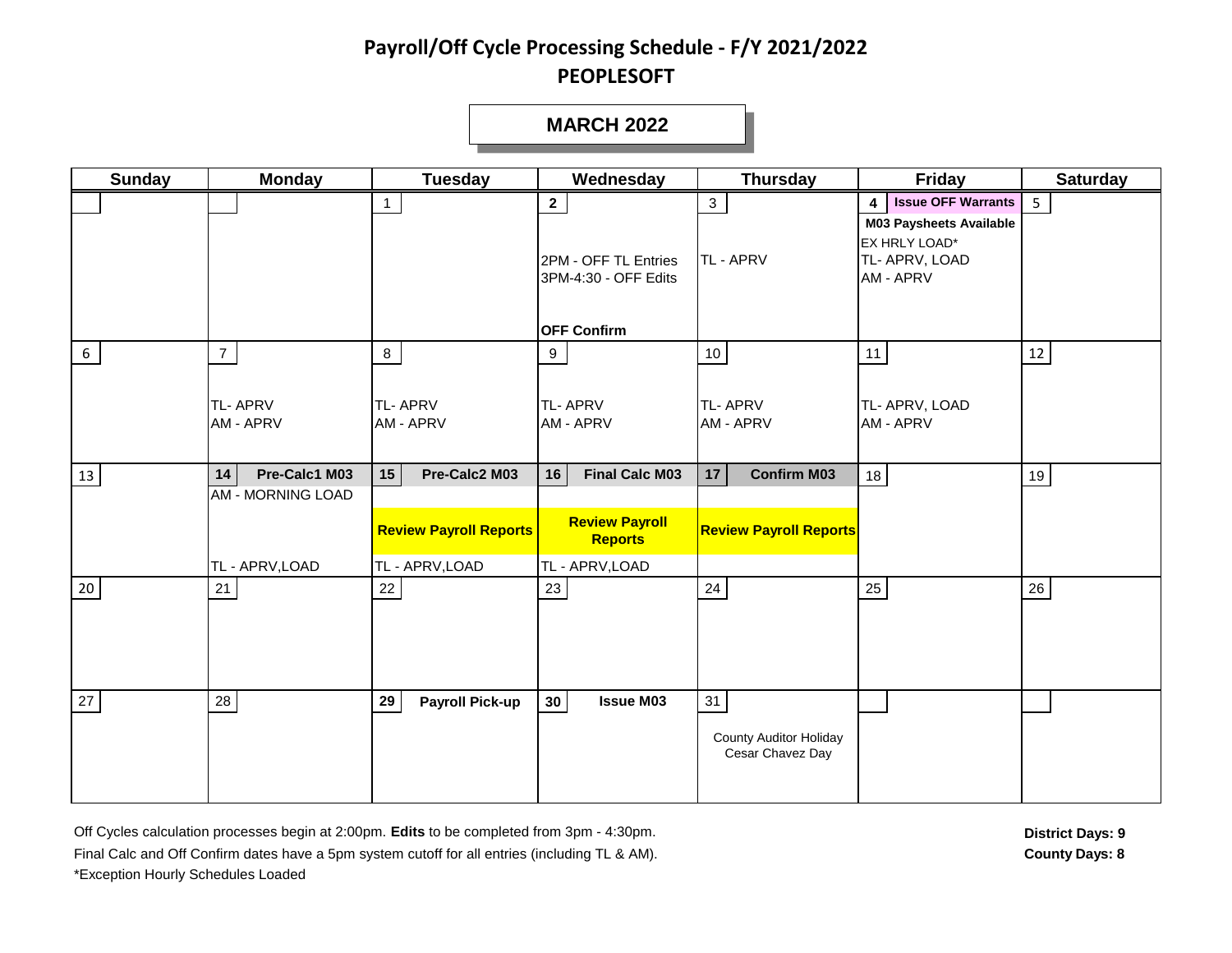**APRIL 2022**

| <b>Sunday</b> | <b>Monday</b>                 | <b>Tuesday</b>                                                   | Wednesday                                       | <b>Thursday</b>              | <b>Friday</b>                                | <b>Saturday</b> |
|---------------|-------------------------------|------------------------------------------------------------------|-------------------------------------------------|------------------------------|----------------------------------------------|-----------------|
|               |                               |                                                                  |                                                 |                              | $\mathbf{1}$                                 | $\overline{2}$  |
|               |                               |                                                                  |                                                 |                              |                                              |                 |
|               |                               |                                                                  |                                                 |                              | 2PM - OFF TL Entries<br>3PM-4:30 - OFF Edits |                 |
|               |                               |                                                                  |                                                 |                              |                                              |                 |
|               |                               |                                                                  |                                                 |                              | <b>OFF Confirm</b>                           |                 |
| $\mathbf{3}$  | $\overline{4}$                | <b>Issue OFF Warrants</b><br>5<br><b>M04 Paysheets Available</b> | 6                                               | 7 <sup>7</sup>               | $8\phantom{.}$                               | 9               |
|               |                               | EX HRLY LOAD*                                                    |                                                 |                              |                                              |                 |
|               | <b>TL-APRV</b>                | TL-APRV                                                          | <b>TL-APRV</b>                                  | <b>TL-APRV</b>               | TL- APRV, LOAD                               |                 |
|               | <b>AM - APRV</b>              | AM - APRV                                                        | <b>AM - APRV</b>                                | <b>AM - APRV</b>             | AM - APRV                                    |                 |
|               |                               |                                                                  |                                                 |                              |                                              |                 |
|               |                               |                                                                  |                                                 |                              |                                              |                 |
| 10            | 11                            | $12$                                                             | Pre-Calc1 M04<br>13<br><b>AM - MORNING LOAD</b> | Pre-Calc2 M04<br>14          | <b>Final Calc M04</b><br>15                  | 16              |
|               | <b>TL-APRV</b>                | TL-APRV                                                          |                                                 | <b>Review Payroll</b>        |                                              |                 |
|               | <b>AM - APRV</b>              | AM - APRV                                                        |                                                 | <b>Reports</b>               | <b>Review Payroll Reports</b>                |                 |
|               |                               |                                                                  | TL - APRV, LOAD                                 | TL - APRV, LOAD              | TL - APRV, LOAD                              |                 |
| 17            | <b>Confirm M04</b><br>18      | 19                                                               | 20                                              | 21                           | 22                                           | 23              |
|               |                               |                                                                  |                                                 |                              |                                              |                 |
|               | <b>Review Payroll Reports</b> |                                                                  |                                                 |                              |                                              |                 |
|               |                               |                                                                  |                                                 |                              |                                              |                 |
| 24            | 25                            | $26\,$                                                           | 27                                              | 28<br><b>Payroll Pick-up</b> | <b>Issue M04</b><br>29                       | 30 <sub>o</sub> |
|               |                               |                                                                  |                                                 |                              |                                              |                 |
|               |                               |                                                                  |                                                 |                              |                                              |                 |
|               |                               |                                                                  |                                                 |                              |                                              |                 |
|               |                               |                                                                  |                                                 |                              |                                              |                 |

Off Cycles calculation processes begin at 2:00pm. Edits to be completed from 3pm - 4:30pm. **District Days: 9** District Days: 9

Final Calc and Off Confirm dates have a 5pm system cutoff for all entries (including TL & AM). **County Days: 8** County Days: 8 \*Exception Hourly Schedules Loaded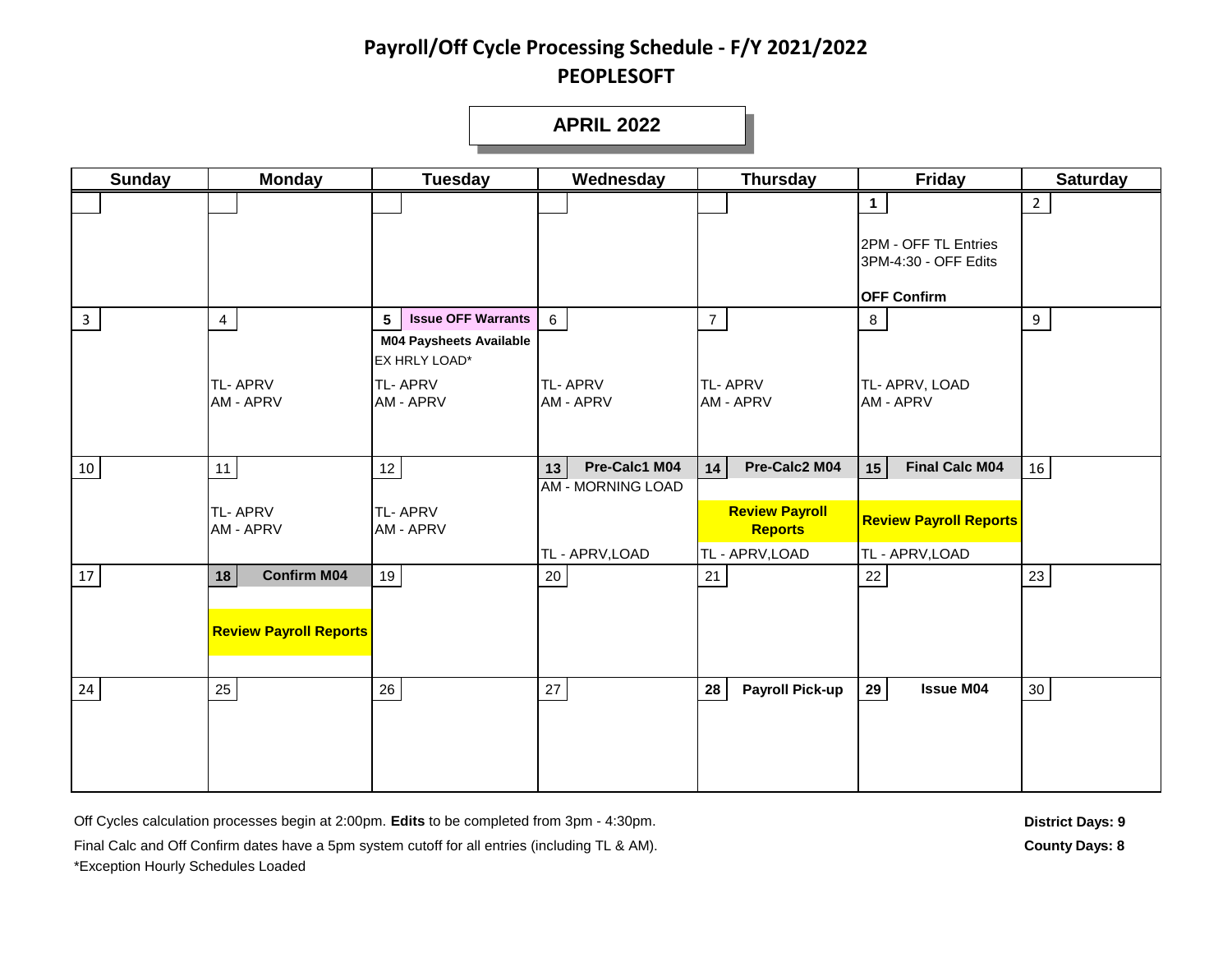#### **MAY 2022**

| <b>Sunday</b> | <b>Monday</b>                         | <b>Tuesday</b>                                       | Wednesday                   | <b>Thursday</b>                                        | Friday                              | <b>Saturday</b> |
|---------------|---------------------------------------|------------------------------------------------------|-----------------------------|--------------------------------------------------------|-------------------------------------|-----------------|
| $\mathbf{1}$  | $\overline{2}$                        | $\mathbf{3}$                                         | $\overline{4}$              | 5 Issue OFF Warrants<br><b>M05 Paysheets Available</b> | $6\phantom{.}6$                     | $\overline{7}$  |
|               |                                       |                                                      |                             | EX HRLY LOAD*                                          |                                     |                 |
|               |                                       | 2PM - OFF TL Entries<br>3PM-4:30 - OFF Edits         | TL - APRV                   | <b>TL-APRV</b><br><b>AM - APRV</b>                     | TL - APRV, LOAD<br><b>AM - APRV</b> |                 |
|               |                                       | <b>OFF Confirm</b>                                   |                             |                                                        |                                     |                 |
| 8             | 9                                     | 10                                                   | 11                          | Pre-Calc1 M05<br>12<br><b>AM - MORNING LOAD</b>        | Pre-Calc2 M05<br>13                 | 14              |
|               | TL-APRV<br>AM - APRV                  | <b>TL-APRV</b><br>AM - APRV                          | <b>TL-APRV</b><br>AM - APRV |                                                        | <b>Review Payroll Reports</b>       |                 |
|               |                                       |                                                      |                             | TL - APRV, LOAD                                        | TL - APRV, LOAD                     |                 |
| 15            | <b>Final Calc M05</b><br>16           | <b>Confirm M05</b><br>17                             | 18                          | 19                                                     | 20                                  | 21              |
|               |                                       | <b>Review Payroll Reports Review Payroll Reports</b> |                             |                                                        |                                     |                 |
|               | TL - APRV, LOAD                       |                                                      |                             |                                                        |                                     |                 |
| 22            | 23                                    | $24\,$                                               | 25                          | $26\,$                                                 | <b>Payroll Pick-up</b><br>27        | 28              |
| 29            | 30 <sub>o</sub>                       | <b>Issue M05</b><br>31                               |                             |                                                        |                                     |                 |
|               | <b>HOLIDAY</b><br><b>Memorial Day</b> |                                                      |                             |                                                        |                                     |                 |

Off Cycles calculation processes begin at 2:00pm. **Edits** to be completed from 3pm - 4:30pm. Final Calc and Off Confirm dates have a 5pm system cutoff for all entries (including TL & AM). \*Exception Hourly Schedules Loaded **County Days:8**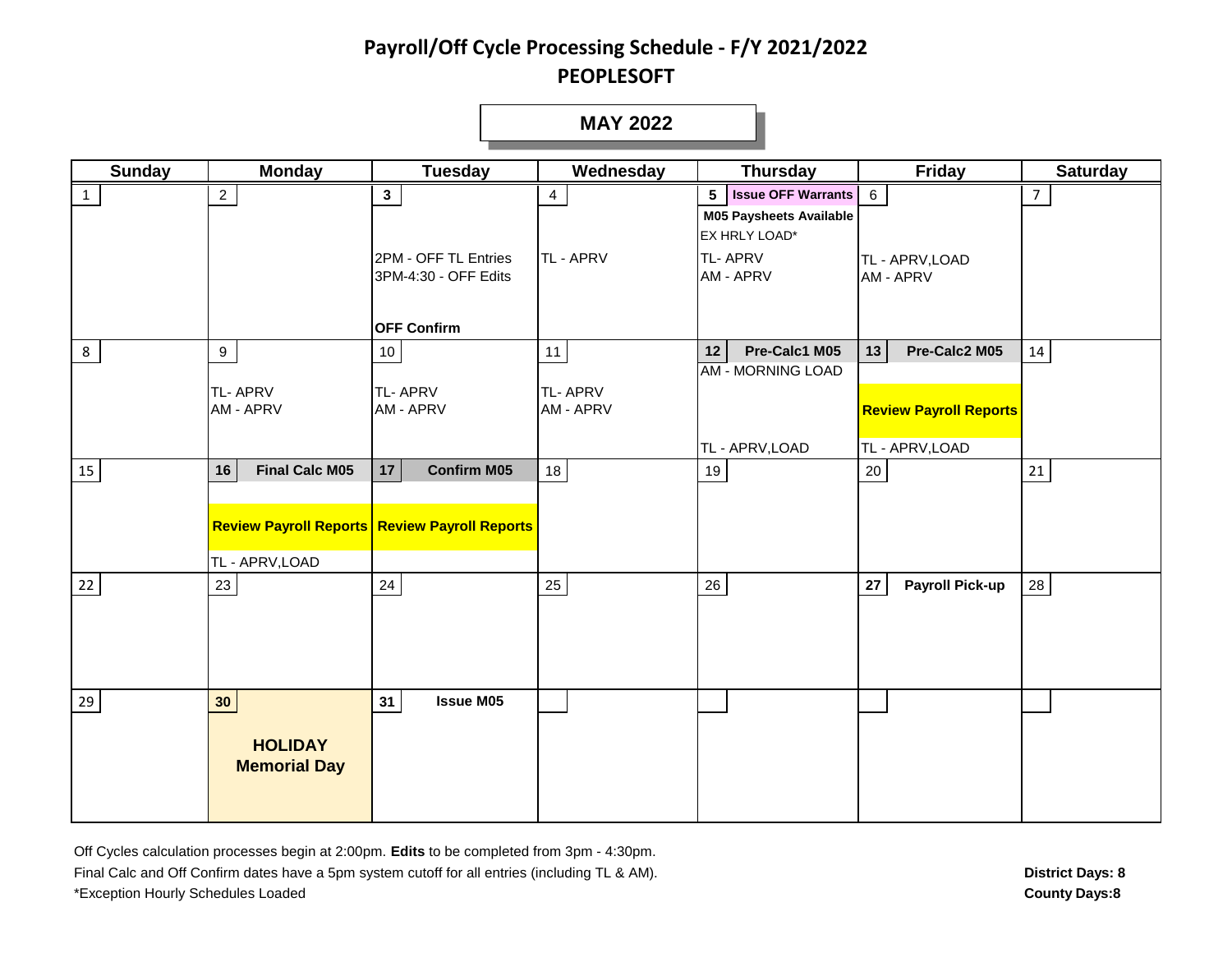**JUNE 2022**

| <b>Sunday</b>   | <b>Monday</b>               | <b>Tuesday</b>                              | Wednesday                                                    | <b>Thursday</b>                     | <b>Friday</b>                                                                                                                  | <b>Saturday</b> |
|-----------------|-----------------------------|---------------------------------------------|--------------------------------------------------------------|-------------------------------------|--------------------------------------------------------------------------------------------------------------------------------|-----------------|
|                 |                             |                                             | $\mathbf{1}$<br>2PM - OFF TL Entries<br>3PM-4:30 - OFF Edits | $\overline{2}$<br>TL - APRV         | <b>Issue OFF Warrants</b><br>3 <sup>1</sup><br><b>M06 Paysheets Available</b><br>EX HRLY LOAD*<br>TL - APRV, LOAD<br>AM - APRV | $\overline{4}$  |
|                 |                             |                                             | <b>OFF Confirm</b>                                           |                                     |                                                                                                                                |                 |
| $5\phantom{.0}$ | $6\overline{6}$             | $\overline{7}$                              | 8                                                            | 9                                   | 10 <sub>1</sub>                                                                                                                | 11              |
|                 | <b>TL-APRV</b><br>AM - APRV | TL-APRV<br>AM - APRV                        | <b>TL-APRV</b><br>AM - APRV                                  | <b>TL-APRV</b><br><b>AM - APRV</b>  | TL - APRV, LOAD<br>AM - APRV                                                                                                   |                 |
| 12              | 13                          | Pre-Calc1 M06<br>14                         | Pre-Calc2 M06<br>15                                          | <b>Final Calc M06</b><br>16         | <b>Confirm M06</b><br>17                                                                                                       | 18              |
|                 | <b>TL-APRV</b><br>AM - APRV | <b>AM - MORNING LOAD</b><br>TL - APRV, LOAD | <b>Review Payroll</b><br><b>Reports</b><br>TL - APRV, LOAD   | TL - APRV, LOAD                     | <b>Review Payroll Reports Review Payroll Reports</b>                                                                           |                 |
| 19              | 20                          | 21                                          | 22                                                           | 23                                  | 24                                                                                                                             | 25 <sub>1</sub> |
| 26              | $27\,$                      | 28                                          | <b>Payroll Pick-up</b><br>29                                 | <b>Issue M06</b><br>30 <sup>°</sup> |                                                                                                                                |                 |

Off Cycles calculation processes begin at 2:00pm. **Edits** to be completed from 3pm - 4:30pm. Final Calc and Off Confirm dates have a 5pm system cutoff for all entries (including TL & AM).

\*Exception Hourly Schedules Loaded **County Days: 8**